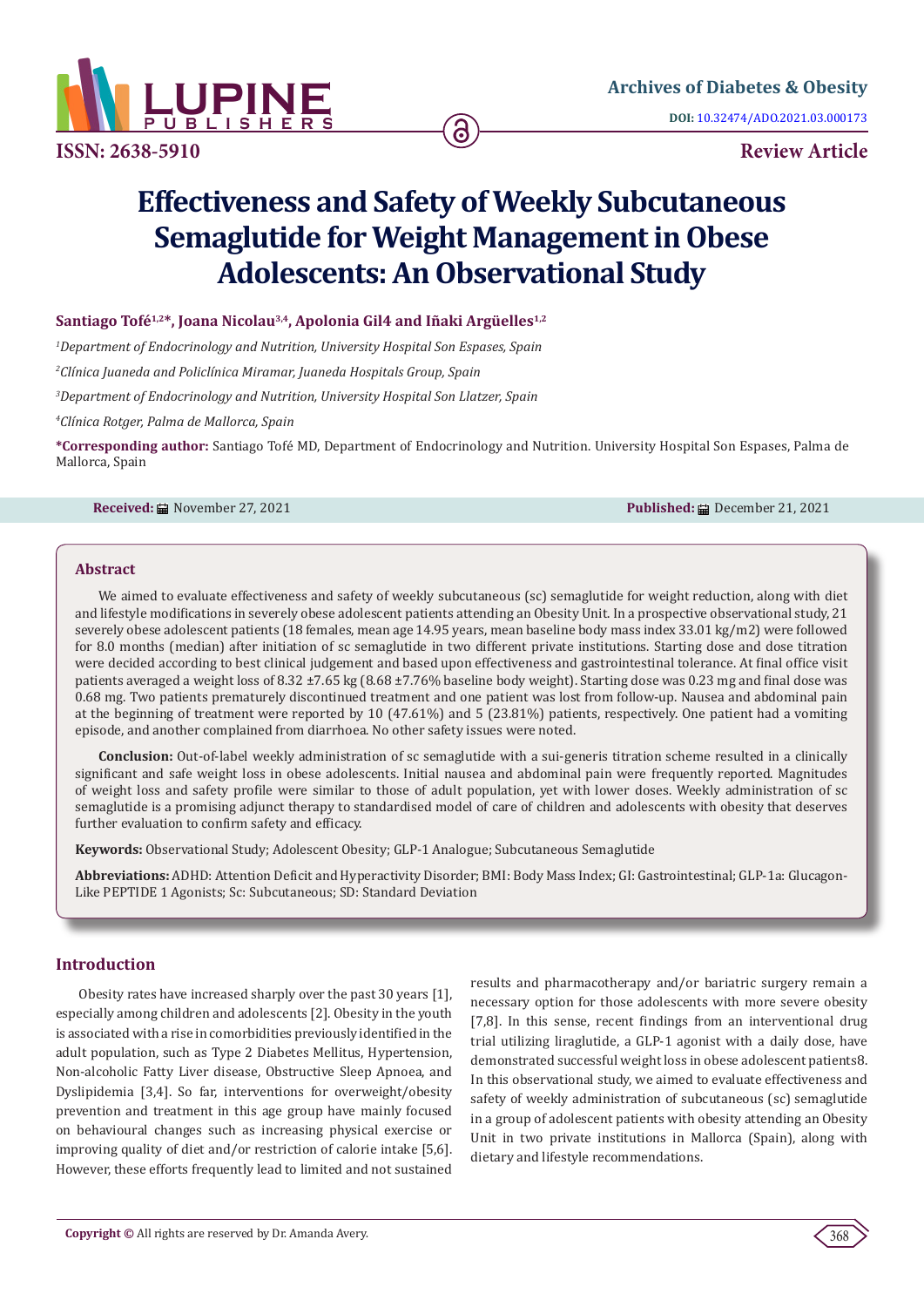#### **Patients and Methods**

In this observational prospective study, patients 18 years old or less attending an Obesity Unit in two different private institutions who started on sc semaglutide since May 2020 were consecutively invited to take part in the study and after obtaining written informed consent from patients and legal tutors when applicable. Due to the observational nature of this study, no protocol was submitted for Ethics Board approval. After a throughout shared decision process involving patients and legal tutors in which comprehensive information regarding potential benefits and harms of sc semaglutide use were reviewed, a total of 21 patients were consecutively included in the study. All patients were prescribed sc semaglutide with an out-of-label indication for weight reduction, as part of a structured program for the management of overweight and/or obesity that included initial medical evaluation, laboratory examinations when clinically indicated, diet and exercise counselling and regular follow-up office visits. Diet counselling included in most cases a structured quantitative dietary recommendation with an average 500 kcal/day reduction from calculated baseline metabolic rate adjusted by physical activity. Height, weight, and body mass index (BMI) were recorded as baseline variables at initial visit. Pubertal development was evaluated according to Tanner Stages and medical history including both eating behaviour and mood disorders was also registered. At baseline visit, sc semaglutide was started at a dose of 0.25 mg once weekly in most cases, (unless otherwise indicated by best clinical judgement), according to label instructions, but subsequent dose titration was conducted under physicians' judgement based primarily upon safety and gastrointestinal (GI) tolerance (namely, incidence of nausea, vomiting or abdominal pain) and additionally upon weight reduction response. The study was prolonged until all patients reached a minimum follow-up of 6 months. Primary effectiveness outcome in this study was absolute and percentage weight loss from baseline after initiation of sc semaglutide until last available follow-up visit. Secondary objectives included incidence of non-serious/serious adverse events and/or GI adverse events, proactively referred to by patients.

#### **Statistical Analysis**

All data are expressed as mean ± Standard Deviation (SD) for continuous variables, median and interquartile range for follow-up period and as percentage for categorical variables. Because this is an observational study, no statistical comparisons were performed beyond descriptive analysis, except for primary effectiveness outcome using a Student T-test with a p level of significance <0.05.

#### **Results**

Table 1A shows baseline characteristics of patients included in this study. A total of 21 patients completed a first follow-up visit. One patient refused to maintain the treatment after two weekly doses of 0.25 mg because of intense abdominal pain and was excluded from effectiveness analysis. On average, patients had a mean age of 14.95±2.33 years and a wide majority of them were females (n 18; 85.71%). Mean BMI was  $33.01\pm4.50$  kg/m<sup>2</sup>, with only two patients with a BMI below the 95 percentile (overweight) and all the rest with a BMI over the 99 percentile (severe obesity). One 10-year-old male patient had a prepubertal Tanner I stage, six female patients had a recent onset pubertal development (Tanner II-III) and 13 females, and one male patient had a well-developed puberty (Tanner IV-V). Regarding medical history, a 10-year-old male patient was diagnosed with severe ADHD (attention deficit and hyperactivity disorder) and a 17-year-old female patient had Down syndrome plus hypothyroidism. Eight patients (38%) had a previous diagnosis of disordered eating behaviour (either Bulimia Nervosa or Binge Eating Disorder) and 4 patients had been diagnosed with either Anxiety or Depressive Disorder. Three patients were currently receiving antidepressant medication (fluoxetine or escitalopram) and an additional patient with a BMI of 45.2 kg/m<sup>2</sup> was on metformin 850 mg bid, without a previous diagnosis of Diabetes. Laboratory examinations did not reveal any potential contraindication for sc semaglutide use. Conversely, elevated triglycerides, uric acid and liver enzyme tests, high fasting insulin plasma levels and borderline fasting glucose levels were common findings in those patients with higher BMI values.

Table: 1 A) Baseline characteristics of patients; B) Effectiveness and GI<sup>§</sup> tolerance outcomes.

| A)                                                  | <b>Total</b>      |
|-----------------------------------------------------|-------------------|
| $\mathbb N$                                         | 21                |
| sex (female, %)                                     | 85.71             |
| age (years), ±SD <sup>1</sup>                       | 14.95±2.33        |
| Height (cm), ±SD                                    | 165.33±6.87       |
| Baseline body weight (kg), ±SD                      | $90.01 \pm 15.61$ |
| Baseline BMI <sup>‡</sup> (kg/m <sup>2</sup> ), ±SD | 33.01±4.50        |
| Tanner stage I-V (n)                                |                   |
| Tanner I                                            | $\mathbf{1}$      |
| Tanner II-III                                       | 6                 |
| Tanner IV-V                                         | 14                |
| Bulimia Nervosa (n, %)                              | $5(23.8\%)$       |
| Binge-Eating Disorder (n, %)                        | $5(23.8\%)$       |

**Citation:** Santiago Tofé\*, Joana Nicolau, Apolonia Gil, Iñaki Argüelles. Effectiveness and Safety of Weekly Subcutaneous Semaglutide for Weight Management in Obese Adolescents: An Observational Study. Archives of Diabetes & Obesity 3(5)- 2021. ADO.MS.ID.000173. DOI: [10.32474/ADO.2021.03.0001](http://dx.doi.org/10.32474/ADO.2021.03.000173)73

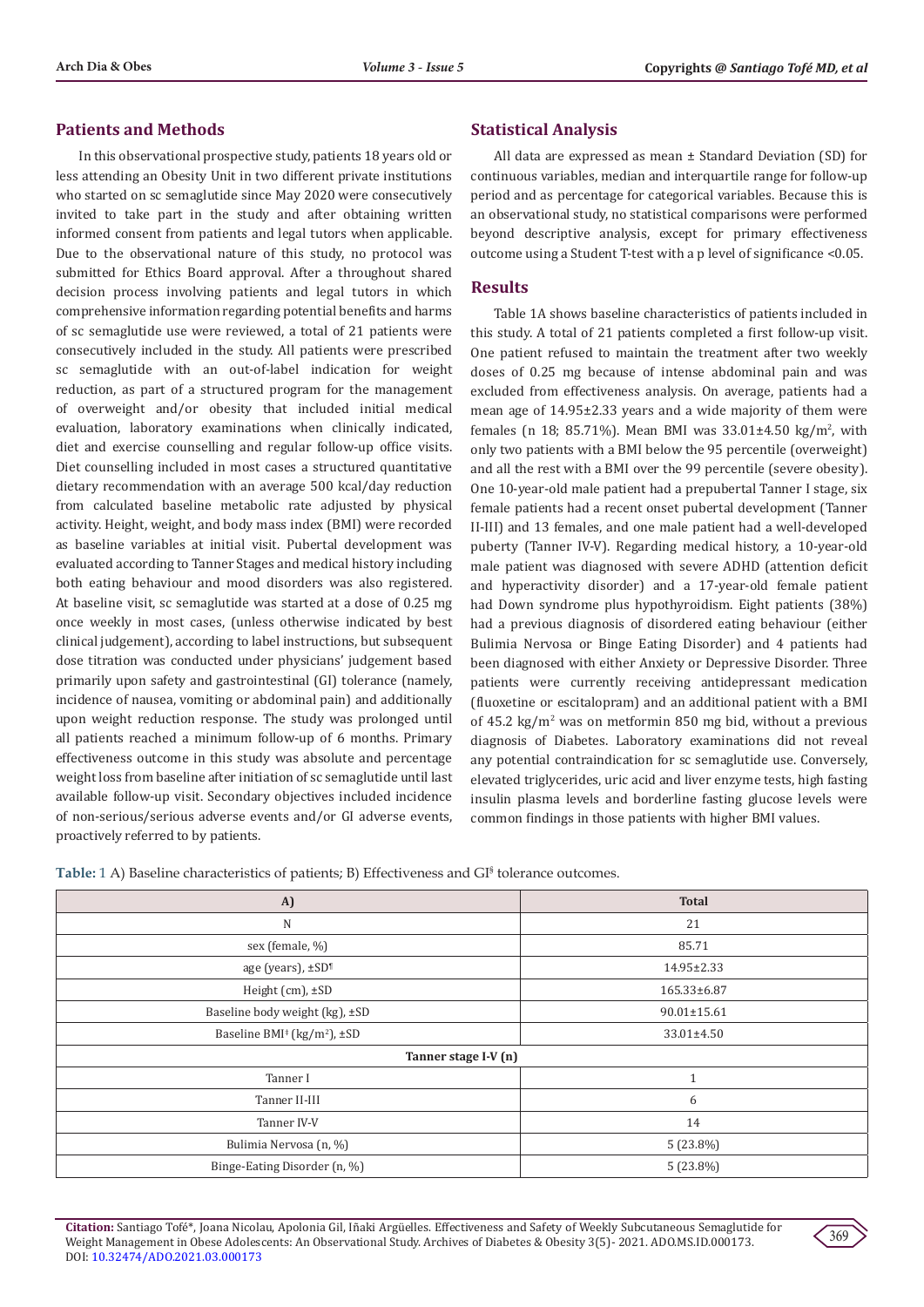| Anxiety Disorder                            | $3(14.3\%)$      |
|---------------------------------------------|------------------|
| Depressive Mood Disorder                    | $1(4.7\%)$       |
| B)                                          | <b>Total</b>     |
| Weight Loss (kg), mean ±SD                  | $8.32 \pm 7.65*$ |
| % Weight Loss (%), mean ±SD                 | $8.68 \pm 7.67*$ |
| Follow-up (months) median, ICR <sup>1</sup> | $8.0(6-11)$      |
| Semaglutide Final Dose (mg), mean ±SD       | $0.68 \pm 0.22$  |
| Treatment Withdrawal (n, %)                 | $3(15.0\%)$      |
| GI Symptoms (n, %)                          |                  |
| Nausea                                      | 10 (47.61%)      |
| Vomiting                                    | $1(4.76\%)$      |
| Abdominal Pain                              | $5(23.81\%)$     |
| Diarrhoea                                   | $1(4.76\%)$      |

§ Gastrointestinal

¶Standard Deviation

‡ Body Mass Index

\*p<0.05 vs baseline body weight

ꝉ Interquartile range

## **Weight Reduction**

Table 1B shows changes in body weight (absolute and percentage vs. baseline) by the last available follow-up office visit. After a median follow-up of 8 months (interquartile range, 6-11 months) 20 patients had achieved a mean weight loss of 8.32 ±7.65 kg (8.68 ±7.67% of baseline body weight), with only one patient having actually gained weight. Mean final semaglutide dose was 0.68 ±0.22 mg. Only three patients arrived to the 1 mg dose, while most patients remained in the 0.5 mg weekly dose. No de-escalation of dose was performed in any patient due to GI intolerance or other safety concerns.

# **Safety and Tolerability**

An 18-year-old female patient refused to maintain semaglutide treatment after two consecutive weekly injections of 0.25 mg, due to the appearance of moderate to intense abdominal pain. Another 13-year-old female patient was lost from follow-up after 4 months with an actual weight loss of 6.55% of baseline body weight and a third 18-year-old male, stopped semaglutide treatment due to economic constraints, after a weight loss of 18 kg (18% vs baseline). Table 1B reflects incidence of GI symptoms. Abdominal pain (n 5; 23.81%) and nausea (n 10; 47.61%) were commonly referred to by patients, especially during the first month of treatment. In most cases, light meals, proper hydration and occasional use of antiacids (oral omeprazole) were enough measures to solve the episodes and ensure continuation of treatment. In some of these patients, restoration of treatment with semaglutide included a transient de-escalation of dose to avoid further episodes, along with a reinforcement of dietary counselling.

# **Discussion**

In this observational study we evaluated weight reduction associated to out-of-label use of sc semaglutide in a group of paediatric and adolescent patients, most with severe obesity as part of a pragmatic strategy for weight management. After more than six months of follow-up, a clinically significant (>5%) weight loss of 8.68% was reached with an average sc semaglutide weekly dose of 0.6 mg. Abdominal pain and nausea were frequently reported by patients but did not result in treatment abandon in most cases. No other safety concerns were noted in this group of underaged patients in which, obviously, safety always comes first. Obesity in the early stages of life represents an important public health problem, with increasing rates of metabolic comorbidities [9]. Furthermore, up to 70% adolescents with obesity will have the same condition as adults [10]. Also, adolescent obesity not only implies potential metabolic comorbidities, but also a low self-esteem, suboptimal quality of life and mood disorders [11].

In May 2020, Kelly et al published the results of a randomized trial evaluating for the first time, the efficacy and safety of liraglutide 3.0 mg once daily plus lifestyle therapy, for weight loss in obese adolescents [8]. A 5.01% weight change was observed vs placebo after 52 weeks of treatment and nausea, vomiting and abdominal pain were reported more frequently than in adult population, although weight change was somewhat inferior. Nevertheless, by December 2020, FDA approved Liraglutide 3.0 mg once daily for the management of obesity in adolescents older than 12 yo. Subcutaneous semaglutide is currently undergoing a clinical development program for obesity (The Semaglutide Treatment Effect in People with obesity – STEP). Published results

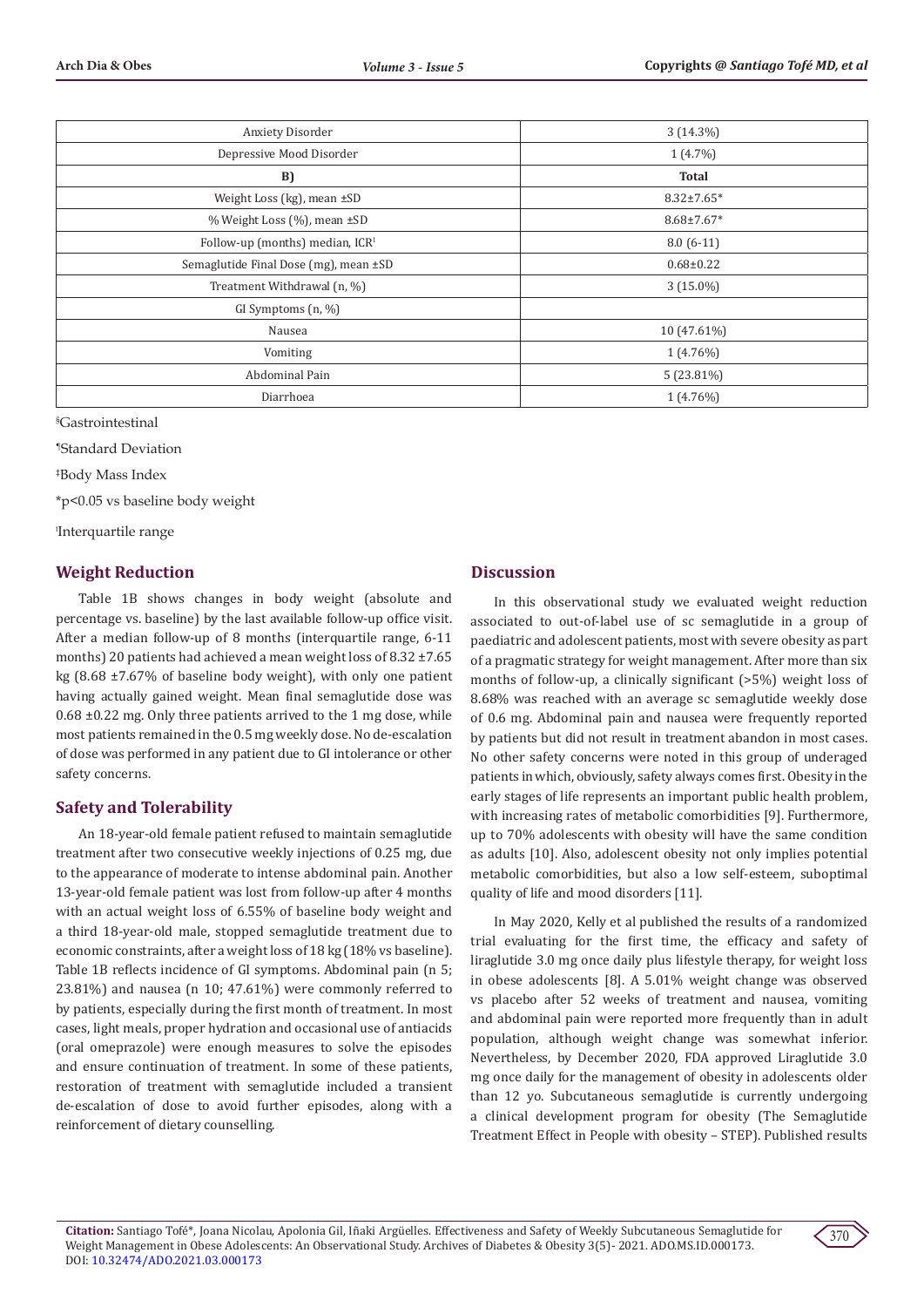from trials STEP-1 and STEP-4 range between 7.9 to 14.9% weight loss vs baseline in adults with a 2.4 mg weekly dose [12,13]. An ongoing 68-week randomized trial is dedicated to evaluating efficacy and safety of sc semaglutide titrated to 2.4 mg once weekly in adolescents with overweight or obesity. The study is expected to be completed by March 2022 [14]. We have previously reported for the first time on effectiveness of sc semaglutide (0.5 to 1.0 mg once weekly) in obese and overweighted adults in a real-world setting with a 9.13% median weight loss after 10.7 months of follow-up with a high therapeutic adherence [15]. Now we report on a similar therapeutic strategy in severely obese adolescents, with similar dose-adjusted results compared to adult patients from our study and superior to those seen in the liraglutide trial in adolescents.

Additionally, the prevalence of both eating and mood disorders among adolescent patients with obesity is higher than in the general population, as it was the case in this patient's group. It is known that these psychological comorbidities can influence the results of different obesity treatment interventions [16]. In this sense, liraglutide has shown beneficial effects on emotional eating, dietary disinhibition, global eating disorder psychopathology and shape concerns [17]. Recently, semaglutide 2.4mg weekly improved control of eating and reduced food cravings among adults with obesity, possibly because of this molecule on hedonic and homeostatic control of eating [18]. Our study represents the first published observational evidence for effectiveness and safety of sc semaglutide with a weekly administration in the management of overweight and obesity in adolescents in a real-world setting. It is not usual that an observational study reporting on effectiveness and safety of a drug in real practice conditions is published before gaining regulatory approval for the specific indication, as efficacy and mostly safety are important issues that must be first addressed by randomized clinical trials, and the authors deeply acknowledge this fact. Nevertheless, several important questions must be kept in mind in this regard; first, sc semaglutide has now evidence for efficacy and safety in non-diabetic obese adults and a regulatory approval for use in this setting is expected. Second, liraglutide, a GLP-1 analogue with a similar molecular design and pharmacological properties has been approved for weight reduction in obese adolescents over 12 years old and third, given the shortage of effective treatments to treat obesity in this young population, the authors believe that evidence provided by this study is timely, and of scientific interest. Given the limitations of an observational study, we will need to confirm these results with the forthcoming results of the STEP program trial in adolescents and contrast them with results from other groups in a real practice setting which for sure will be coming up in future. Until then, we consider that weekly sc semaglutide represents a useful and safe tool for helping adolescent patients in their long-term struggle, along with diet and lifestyle changes, to increase their chances to arrive to and maintain a healthy body weight.

#### **References**

- 1. [Flegal KM, Carroll MD, Kit BK, Ogden CL \(2012\) Prevalence of obesity](https://pubmed.ncbi.nlm.nih.gov/22253363/) [and trends in the distribution of body mass index among US adults,](https://pubmed.ncbi.nlm.nih.gov/22253363/) [1999-2010. JAMA 307\(5\): 491- 497.](https://pubmed.ncbi.nlm.nih.gov/22253363/)
- 2. [Ogden CL, Carroll MD, Kit BK, Flegal KM \(2014\) Prevalence of childhood](https://pubmed.ncbi.nlm.nih.gov/24570244/) [and adult obesity in the United States, 2011- 2012. JAMA 311\(8\): 806-](https://pubmed.ncbi.nlm.nih.gov/24570244/) [814.](https://pubmed.ncbi.nlm.nih.gov/24570244/)
- 3. [Gurnani M, Birken C, Hamilton \(2015\) Childhood obesity: Causes,](https://pubmed.ncbi.nlm.nih.gov/26210619/) [consequences, and management. Pediatr Clin North Am 62\(4\): 821-840.](https://pubmed.ncbi.nlm.nih.gov/26210619/)
- 4. [Sahoo K, Sahoo B, Choudhury AK, Sofi NY, Kumar R, et al. \(2015\)](https://pubmed.ncbi.nlm.nih.gov/25949965/) [Childhood obesity: Causes and consequences. J Family Med Prim Care](https://pubmed.ncbi.nlm.nih.gov/25949965/) [4\(2\): 187-192.](https://pubmed.ncbi.nlm.nih.gov/25949965/)
- 5. [Katzmarzyk PT, Barlow S, Bouchard C, Catalano PM, Hsia DS, et al. \(2014\)](https://pubmed.ncbi.nlm.nih.gov/24662696/) [An evolving scientific basis for the prevention and treatment of pediatric](https://pubmed.ncbi.nlm.nih.gov/24662696/) [obesity. Int J Obes 38\(7\): 887-905.](https://pubmed.ncbi.nlm.nih.gov/24662696/)
- 6. [Brown T, Moore TH, Hooper L, Gao Y, Zayegh A, et al. \(2019\) Interventions](https://pubmed.ncbi.nlm.nih.gov/31332776/) [for preventing obesity in children. Cochrane Database Syst Rev 7\(7\):](https://pubmed.ncbi.nlm.nih.gov/31332776/) [CD001871.](https://pubmed.ncbi.nlm.nih.gov/31332776/)
- 7. [Kansra AR, Lakkunarajah S, Jay MS \(2021\) Childhood and Adolescent](https://pubmed.ncbi.nlm.nih.gov/33511092/) [Obesity: A Review. Front Pediatr 8: 581461.](https://pubmed.ncbi.nlm.nih.gov/33511092/)
- 8. [Kelly AS, Auerbach P, Barrientos-Perez M, Gies I, Hale PM, et al. \(2020\) A](https://www.nejm.org/doi/full/10.1056/NEJMoa1916038) [randomized, controlled trial of liraglutide for adolescents with obesity.](https://www.nejm.org/doi/full/10.1056/NEJMoa1916038) [N Engl J Med 382: 2117-2128.](https://www.nejm.org/doi/full/10.1056/NEJMoa1916038)
- 9. [Reilly JJ, Kelly J \(2011\) Long-term impact of overweight and obesity in](https://pubmed.ncbi.nlm.nih.gov/20975725/) [childhood and adolescence on morbidity and premature mortality in](https://pubmed.ncbi.nlm.nih.gov/20975725/) [adulthood: Systematic review. Int J Obes \(Lond\) 35\(7\): 891-898.](https://pubmed.ncbi.nlm.nih.gov/20975725/)
- 10. [Ward ZJ, Long MW, Resch SC, Giles CM, Cradock AL, et al. \(2017\)](https://www.nejm.org/doi/full/10.1056/nejmoa1703860) [Simulation of Growth Trajectories of Childhood Obesity into Adulthood.](https://www.nejm.org/doi/full/10.1056/nejmoa1703860) [N Engl J Med 377\(22\): 2145-2153.](https://www.nejm.org/doi/full/10.1056/nejmoa1703860)
- 11. [Lakshman R, Elks CE, Ong KK \(2012\) Childhood obesity. Circulation.](https://www.ahajournals.org/doi/abs/10.1161/CIRCULATIONAHA.111.047738) [26\(14\): 1770-1779.](https://www.ahajournals.org/doi/abs/10.1161/CIRCULATIONAHA.111.047738)
- 12. [Wilding JPH, Batterham RL, Calanna S, Davies M, Van Gaal LF, et al.](https://pubmed.ncbi.nlm.nih.gov/33567185/) [\(2021\) Once-Weekly Semaglutide in Adults with Overweight or Obesity.](https://pubmed.ncbi.nlm.nih.gov/33567185/) [N Engl J Med 384\(11\): 989.](https://pubmed.ncbi.nlm.nih.gov/33567185/)
- 13. [Rubino D, Abrahamsson N, Davies M, Hesse D, Greenway FL, et al. \(2021\)](https://pubmed.ncbi.nlm.nih.gov/33755728/) [Effect of Continued Weekly Subcutaneous Semaglutide vs Placebo on](https://pubmed.ncbi.nlm.nih.gov/33755728/) [Weight Loss Maintenance in Adults with Overweight or Obesity: The](https://pubmed.ncbi.nlm.nih.gov/33755728/) [Step 4 Randomized Clinical Trial. JAMA 325\(14\): 1414-1425.](https://pubmed.ncbi.nlm.nih.gov/33755728/)
- 14. A Research Study on How Well Semaglutide Works in Adolescents with Overweight or Obesity.
- 15. [Tofé S, Argüelles I, Serra G, Izco M, Urgelés JR \(2021\) Effectiveness, Safety](https://lupinepublishers.com/diabetes-obesity-journal/fulltext/effectiveness-safety-and-therapeutic-adherence-of-weekly-subcutaneous-semaglutide-for-weight-management-in-real-practice-an-observational-study.ID.000161.php) [and Therapeutic Adherence of Weekly Subcutaneous Semaglutide for](https://lupinepublishers.com/diabetes-obesity-journal/fulltext/effectiveness-safety-and-therapeutic-adherence-of-weekly-subcutaneous-semaglutide-for-weight-management-in-real-practice-an-observational-study.ID.000161.php) [Weight Management in Real Practice: An Observational Study. Archives](https://lupinepublishers.com/diabetes-obesity-journal/fulltext/effectiveness-safety-and-therapeutic-adherence-of-weekly-subcutaneous-semaglutide-for-weight-management-in-real-practice-an-observational-study.ID.000161.php) [of Diabetes & Obesity 3\(3\): 305-313.](https://lupinepublishers.com/diabetes-obesity-journal/fulltext/effectiveness-safety-and-therapeutic-adherence-of-weekly-subcutaneous-semaglutide-for-weight-management-in-real-practice-an-observational-study.ID.000161.php)
- 16. [Golden NH, Schneider M, Wood C, Committee on Nutrition, Committee](https://pubmed.ncbi.nlm.nih.gov/27550979/) [on Adolescence, Section on Obesity \(2016\) Preventing Obesity and](https://pubmed.ncbi.nlm.nih.gov/27550979/) [Eating Disorders in Adolescents. Pediatrics. 138\(3\): e20161649.](https://pubmed.ncbi.nlm.nih.gov/27550979/)
- 17. [Chao AM, Wadden TA, Walsh OA, Gruber KA, Alamuddin N, et al. \(2019\)](https://pubmed.ncbi.nlm.nih.gov/31746553/) [Effects of Liraglutide and Behavioral Weight Loss on Food Cravings,](https://pubmed.ncbi.nlm.nih.gov/31746553/) [Eating Behaviors, and Eating Disorder Psychopathology. Obesity \(Silver](https://pubmed.ncbi.nlm.nih.gov/31746553/) [Spring\) 27\(12\): 2005-2010.](https://pubmed.ncbi.nlm.nih.gov/31746553/)
- 18. [Friedrichsen M, Breitschaft A, Tadayon S, Wizert A, Skovgaard D \(2021\)](https://pubmed.ncbi.nlm.nih.gov/33269530/) [The effect of semaglutide 2.4 mg once weekly on energy intake, appetite,](https://pubmed.ncbi.nlm.nih.gov/33269530/) [control of eating, and gastric emptying in adults with obesity. Diabetes](https://pubmed.ncbi.nlm.nih.gov/33269530/) [Obes Metab 23\(3\): 754-762.](https://pubmed.ncbi.nlm.nih.gov/33269530/)

**Citation:** Santiago Tofé\*, Joana Nicolau, Apolonia Gil, Iñaki Argüelles. Effectiveness and Safety of Weekly Subcutaneous Semaglutide for Weight Management in Obese Adolescents: An Observational Study. Archives of Diabetes & Obesity 3(5)- 2021. ADO.MS.ID.000173. DOI: [10.32474/ADO.2021.03.0001](http://dx.doi.org/10.32474/ADO.2021.03.000173)73